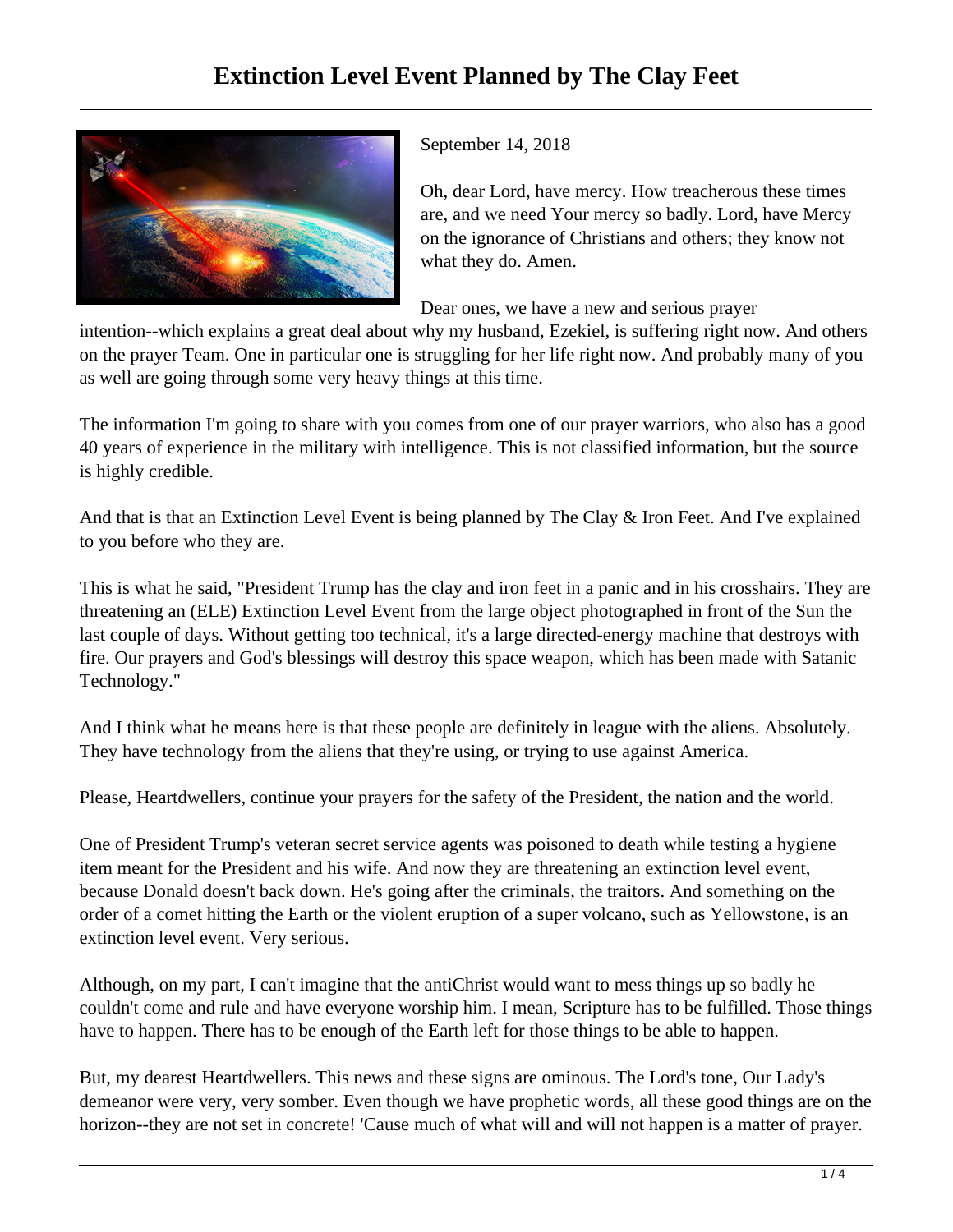And if we don't pray with great seriousness, there are NO guarantees that all the wonderful things will happen after this nation has been righted.

And what I want to draw your attention to, briefly, is that people who move in prophecy - they are not always given 'cast in concrete' events. Much depends on our response and our prayers. It's terribly wrong and unfair to call someone a false prophet, because something they said didn't come about. I mean, just like Jonah. He went through Nineveh warning people what was going to happen, and the people repented. And it didn't happen!

So, Jonah was not a false prophet. But Nineveh wasn't destroyed. So, you have to ask yourself, well--what does that mean? It basically means that repentance and prayer can stop these events from happening.

So, when we're given a word about the future being full of hope and revival, and all kinds of wonderful things. We're given a word about that--yes, that can happen! But if people grow cold and lukewarm, something else might happen and it may never happen the way God intended it to happen. I personally think that it might take a very dramatic event to wake up the people who are slandering Donald Trump. Something has got to get their attention. They just don't get it, they're just floating on the surface, going along with whatever they hear in the MSM. And not going any deeper. And I think the Lord has His limits as to how much He's gonna allow of this.

He told us that He would reassess the situation in three years, if we continued to change and pray. To repent. That was August 7th, 2016.

We are now on our way through the third year, and because of all the anti-Trump poison and people aligning themselves unwittingly to the ruling elite and the iron and clay feet (the last kingdom to fall before the coming of Jesus to rule on Earth). Because of that, good people are literally tearing down their salvation by denouncing this administration.

This is very, very serious and only very, very serious prayer is going to hold back God's wrath and bring us into a few years of peace and massive conversion that was offered to us.

Notice I said, 'offered' to us. Not 'promised.'

No, it was not promised. It was projected by Jesus on the terms and conditions that we pray, and repent, and get serious about living a holy life and electing holy officials and supporting holy agendas.

Now. So many have been slandering and downgrading this good president, that even good Christians have sided with antiChrist Obama and his shadow government. Can you believe this??? Good Christians siding with Satan, because they don't like Donald's personality? Or maybe Donald's projected-by-themedia personality?? Not what he's really like.

They like Obama's personality better, and arch-deceiver! And would elect him in a heartbeat if they could.

Do you think this is a stench in the Lord's nostrils? I guarantee you it is.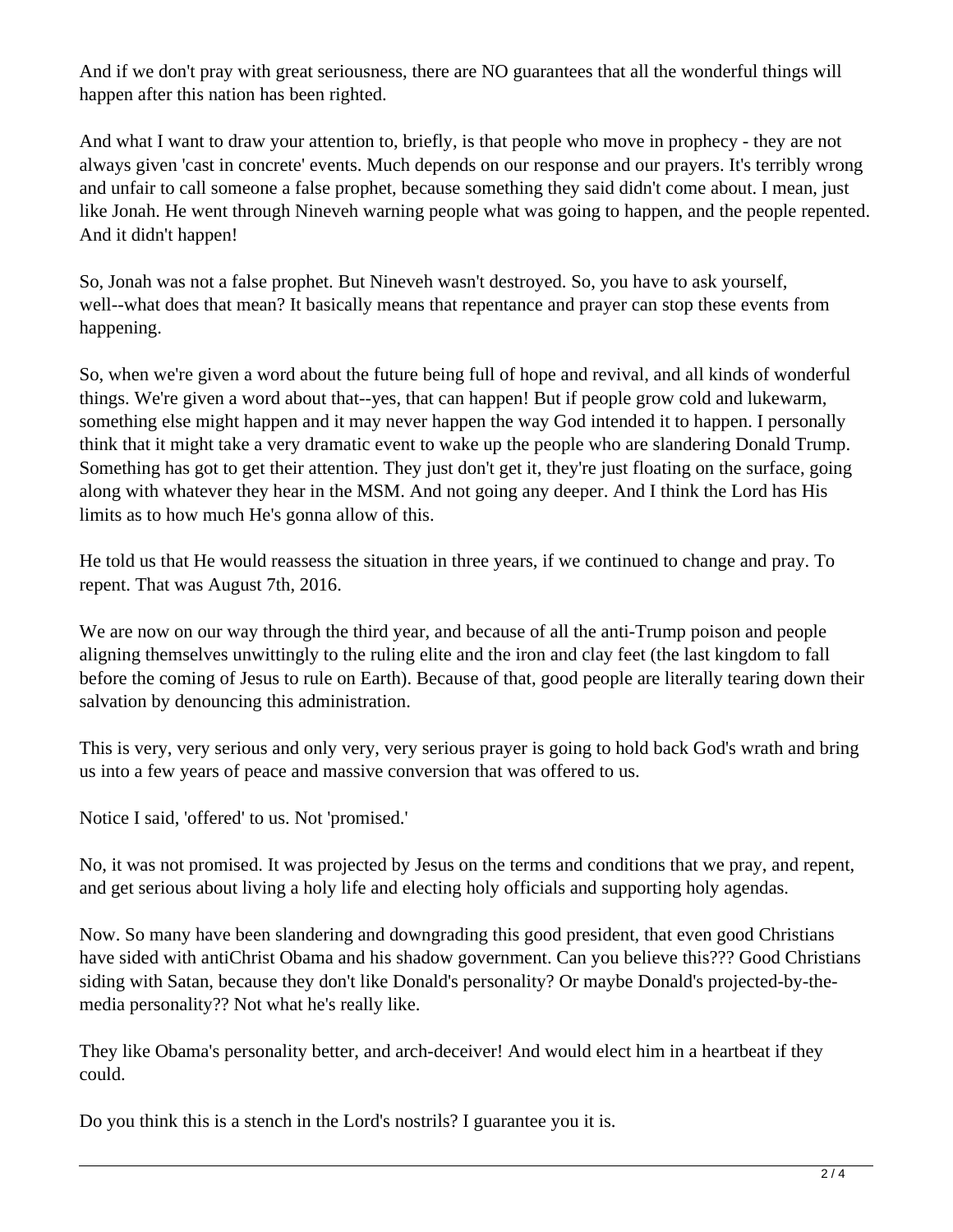How much more is He going to tolerate from people? How much more slander against a righteous leader will He write off as ignorance? I fear for these Christians who have been so misled they would rather have someone in office that endorses cutting babies apart at the 9th month and pulling the pieces out of their mother's womb--rather than defending the life of that child.

How blind can we be???

This is why we need serious prayer, dear ones. Very serious prayer. So, please. Forget about controversies over doctrine or the rosary for the moment. Forget about that, and get on your knees and pray for this nation! Because what is being leveled against us is serious.

And ALL of us are getting Rapture readings. Everybody's getting Rapture readings left and right. And if we don't intervene with prayer, that's going to happen.

The Lord bless you, dear ones. I'm on my knees, as well. We're all praying, praying, praying for the Lord's mercy over this nation.

Lord Jesus, do you have something to say?

Jesus began, *"I do. I never intended that this nation should turn against the man I put in office. Because the public eats up superficial information and bases their opinions on personality rather than performance, they have backed themselves into a box canyon. It is to be expected that the 'clay feet', as you call them, Clare, should be ruthless in denouncing Trump and do everything in their power to unseat him from the presidential office.* 

*"But it is not to be expected that those who call themselves by My Name should rise up against My choice and denounce him. This will have tragic consequences if it continues.* 

*"But there are more for him than against him, even though the media has done a fine job of making it look the opposite.*

*"The question in this hour is, 'Do you, America, want the good I have promised you through this time? Do you want massive conversions and the blossoming of My Kingdom on Earth? And are you willing to fight for it--or do you want the socially acceptable political party to triumph?* 

*"Your intelligence is not deep enough, and yet you rise up against the man I gave you for this job. I need you to put down your opinions and back him 100%, or I will allow you to have what you've asked for.* 

*"The choice is yours, My People. You don't know what you are playing with. You don't understand the stakes in this hour. They are very high, indeed.* 

*"And only the very strongest, most formidable prayers will turn this situation to your favor. Your prayers can destroy this weapon of mass destruction they are intending to deal fatal blows with. Your prayers can uphold what is right and good and bring all that is evil to a standstill.* 

*"So, I am asking you not to complain over your sacrifices, sufferings, losses, and difficulties. Rather, rejoice that you have something to offer Me to hold back the terrors that, in the end, must come to pass*